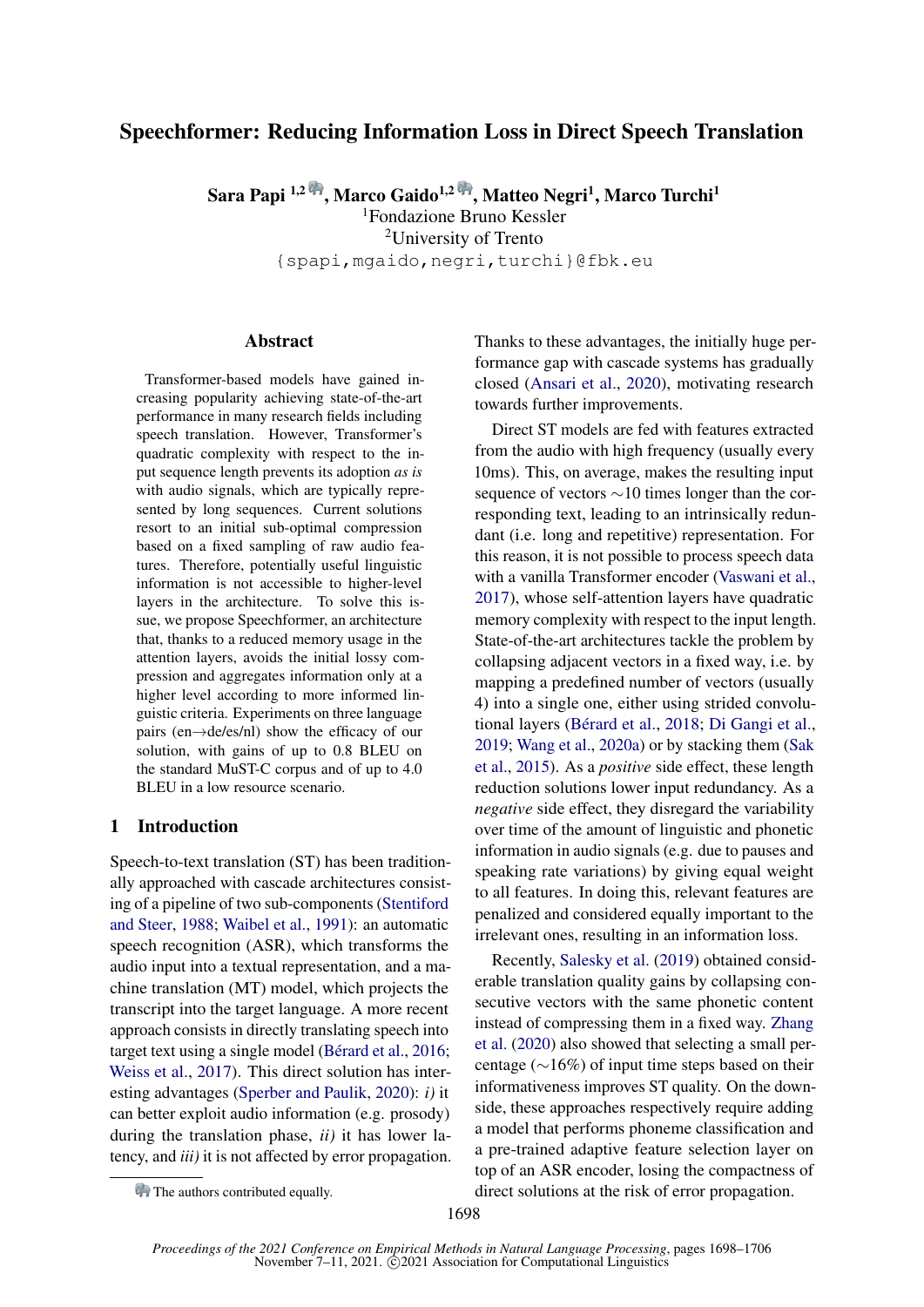In direct ST, [Liu et al.](#page-5-4) [\(2020\)](#page-5-4) and [Gaido](#page-5-5) [et al.](#page-5-5) [\(2021\)](#page-5-5) addressed the problem with a transcript/phoneme-based compression leveraging Connectionist Temporal Classification (CTC – [Graves et al.](#page-5-6) [2006\)](#page-5-6). However, since these methods are applied to the representation encoded by Transformer layers, the initial content-unaware downsampling of the input is still required for memory reasons, at the risk of losing important information.

To avoid initial fixed compression, we propose Speechformer: the first Transformer-based architecture that processes full audio content maintaining the original dimensions of the input sequence. Inspired by recent work on reducing the memory complexity of the attention mechanism [\(Wang et al.,](#page-6-9) [2020b\)](#page-6-9), we introduce a novel attention layer – the ConvAttention – whose memory requirements are reduced by means of convolutional layers. As the benefits of avoiding the initial lossy compression might be outweighed by the increased redundancy of the encoded audio features, we aggregate the high-level representation of the input sequence in a linguistically informed way, as in [\(Liu et al.,](#page-5-4) [2020;](#page-5-4) [Gaido et al.,](#page-5-5) [2021\)](#page-5-5). In other words, we collapse vectors representing the same linguistic atomic content (words, sub-words, pauses) into a single element, since they express the same linguistic information. The usage of the ConvAttention and of the linguistically motivated compression produces a considerably shorter, yet informative, sequence that fits the memory requirements of vanilla Transformer encoder layers. Experiments on three language directions (en→de/es/nl) show that the proposed architecture outperforms a state-of-the-art ST model by up to 0.8 BLEU points on the standard MuST-C corpus and obtains significantly larger gains (up to 4.0 BLEU) in a low resource setting where the amount of training data is reduced to 100 hours.

## 2 Model

In this section, we first introduce a novel attention layer that enables to process raw audio features without downsampling  $(\S 2.1)$  $(\S 2.1)$  $(\S 2.1)$ . Then, we present an architecture that leverages this attention mechanism in the first encoder layers and reduces the redundancy of the more informative but longer resulting sequences with CTC compression  $(\S2.2)$  $(\S2.2)$  $(\S2.2)$ .

#### <span id="page-1-0"></span>2.1 ConvAttention layer

State-of-the-art ST models employ convolutional neural networks to sample the feature sequence

<span id="page-1-1"></span>

Figure 1: Attention mechanism with the proposed convolutional compression of *K* and *V*.

to a lower dimension (typically by a factor of 4), enabling the use of Transformer layers otherwise impossible given their memory consumption. Outside ST, the Linformer architecture [\(Wang et al.,](#page-6-9) [2020b\)](#page-6-9) has been recently proposed to reduce the quadratic complexity of the product between the attention matrix (resulting from the product of the query –  $Q$  – and key –  $K$  – matrices) and the value (*V*) matrix by applying a linear projection to *K* and *V*. These projections bring the dimension of the sequence length of *K* and *V* to a fixed value, yielding a linear memory complexity. However, a direct application of this architecture to ST is problematic due to the high variability in audio lengths. On one side, mapping those sequences to a fixed dimension can cause an excessive information loss, with a consequent performance drop. On the other, it poses technical issues: the linear projection matrix has size  $n \times k$ , where *n* is the maximum input length and  $k$  is the fixed dimension. If the input has a length  $n'$  shorter than n, which is a common case due to the high variability in length of audio sequences, only the first  $n'$  weights of the matrix are updated. This results in gradients of different dimensions across GPUs, leading to training failures due to inconsistencies.

To avoid the aforementioned problems, we propose the adoption of ConvAttention (Figure [1\)](#page-1-1), in which the linear projections of the Linformer architecture are substituted, both in  $K$  and  $V$ , with a single 1D convolutional layer. Hence, the length of the sequences used in the scaled dot-product attention depends on the stride of the convolution, a hyper-parameter we named *compression factor*  $(\chi)$ , which controls the memory complexity of the ConvAttention. Namely, being *n* the temporal dimension of *K* and *V*, the convolution output length is  $\frac{n}{\chi}$  and the complexity of the ConvAttention is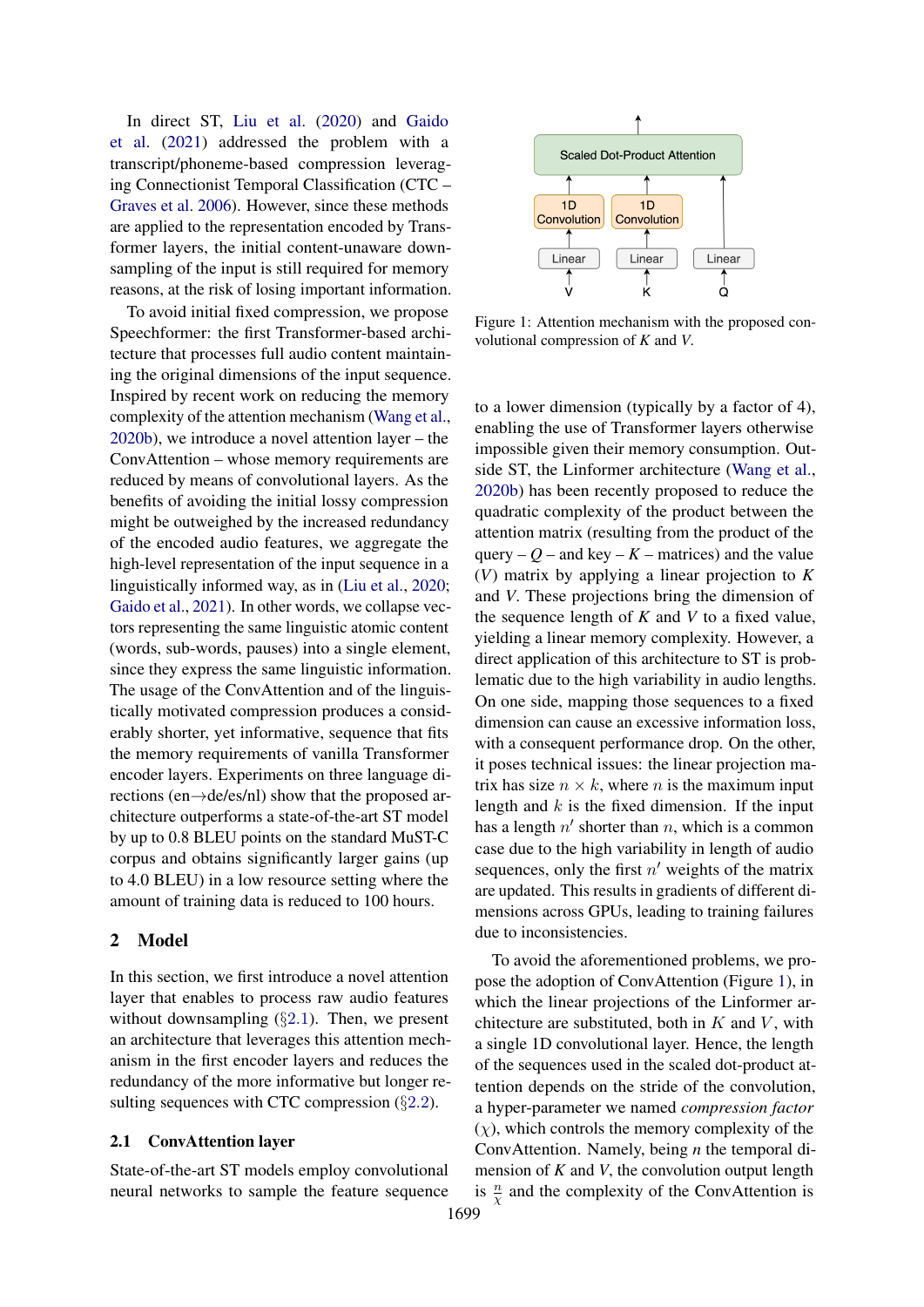$O((\frac{n}{\chi})^2)$ , i.e. a  $\frac{1}{\chi^2}$  factor lower than a vanilla Transformer self-attention. For instance, setting  $\chi$  to 4 leads to the same memory consumption as standard ST models with an initial  $\times$ 4 subsampling (i.e. with two initial convolutional layers with stride 2).

Notice that the output sequence length is still equal to the input sequence length as it depends on the length of Q that is not modified.

#### <span id="page-2-0"></span>2.2 Speechformer

The introduction of ConvAttention layers allows us to avoid sub-optimal fixed compressions that disregard the variability over time in the amount of audio information. However, since an encoder consisting only of ConvAttention layers does not compress the length of the original input sequence, the decoder will be fed with long and redundant sequences that are difficult to attend, leading to potential performance degradation.

To overcome this problem, as in [\(Liu et al.,](#page-5-4) [2020;](#page-5-4) [Gaido et al.,](#page-5-5) [2021\)](#page-5-5), we apply a content-informed compression to high-level hidden states trained using the CTC loss [\(Graves et al.,](#page-5-6) [2006\)](#page-5-6) to represent the linguistic content. Specifically, the CTC loss produces a prediction for each input time step and then merges equal predictions for consecutive time steps. The resulting sequence is compared with the reference, which is the sequence of subwords representing the transcript of the input utterance. CTC compression, similarly to the loss computation, collapses consecutive features corresponding to the same predictions, averaging them. After this operation, the sequence is reduced to a representation dimensionally closer to its textual content, which can be processed by the original attention mechanism without the need of approximations.

Speechformer (see Figure [2\)](#page-2-1), is composed of  $E_L$  ConvAttention layers up to a CTC compression layer, after which there are  $E_T$  Transformer encoder layers. The  $E_L$  ConvAttention layers are meant to learn the linguistic content of the input audio while the  $E_T$  Transformer encoder layers are in charge of learning higher-level semantic representations, i.e. the encoder outputs, which the decoder has to convert into a text in the target language. We also maintain the two 1D convolutional layers before the ConvAttention layers but without striding, so that no sub-sampling is applied to the input. We make this choice both to keep the number of parameters comparable to the existing architectures, and to let the model learn a better representation of the

<span id="page-2-1"></span>

Figure 2: Speechformer architecture with  $E_L$  ConvAttention Layers and  $E_T$  Transformer Encoder Layers.

<span id="page-2-3"></span>

| kernel | 16   | . O  |      |      |      |
|--------|------|------|------|------|------|
|        |      |      |      |      |      |
| BLEU   | 19.7 | 20.6 | 20.5 | 21.3 | 20.2 |

Table 1: BLEU on MuST-C en-de dev set varying the compression factor  $\chi$  and 1D convolutional kernel size. The scores are obtained without label smoothing.

input before feeding it to the attention mechanism.

### 3 Experimental Settings

We experimented on three languages of MuST-C [\(Cattoni et al.,](#page-5-7) [2021\)](#page-5-7): English-German, English-Spanish, and English-Dutch. To ensure the reproducibility of our work, all training details are provided in the Appendix and the code – based on fairseq [\(Ott et al.,](#page-5-8)  $2019$  $2019$  $2019$ ) – is released open source.<sup>1</sup>

Following [\(Wang et al.,](#page-6-9) [2020b\)](#page-6-9), we share the convolution parameters of the ConvAttention layers both among  $K$  and  $V$  and among the attention heads. We select the compression factor and the 1D convolution kernel size with a set of preliminary experiments on the en-de validation set. The compression factor  $(y)$  is chosen among 4, 8, and 16, since 4 is the minimum value that avoids out-ofmemory issues. The kernel size is set either equal to or twice as the value of  $\chi$ . Table [1](#page-2-3) shows that the combination of a compression factor of 4 and a kernel size of 8 leads to better performance compared to the other combinations. Consequently, in all our experiments we use this setting.

We initialize the ConvAttention weights of Speechformer with those of a pre-trained ST model

<span id="page-2-2"></span><sup>1</sup>[https://github.com/sarapapi/](https://github.com/sarapapi/FBK-fairseq/tree/speechformer_emnlp2021)

[FBK-fairseq/tree/speechformer\\_emnlp2021](https://github.com/sarapapi/FBK-fairseq/tree/speechformer_emnlp2021).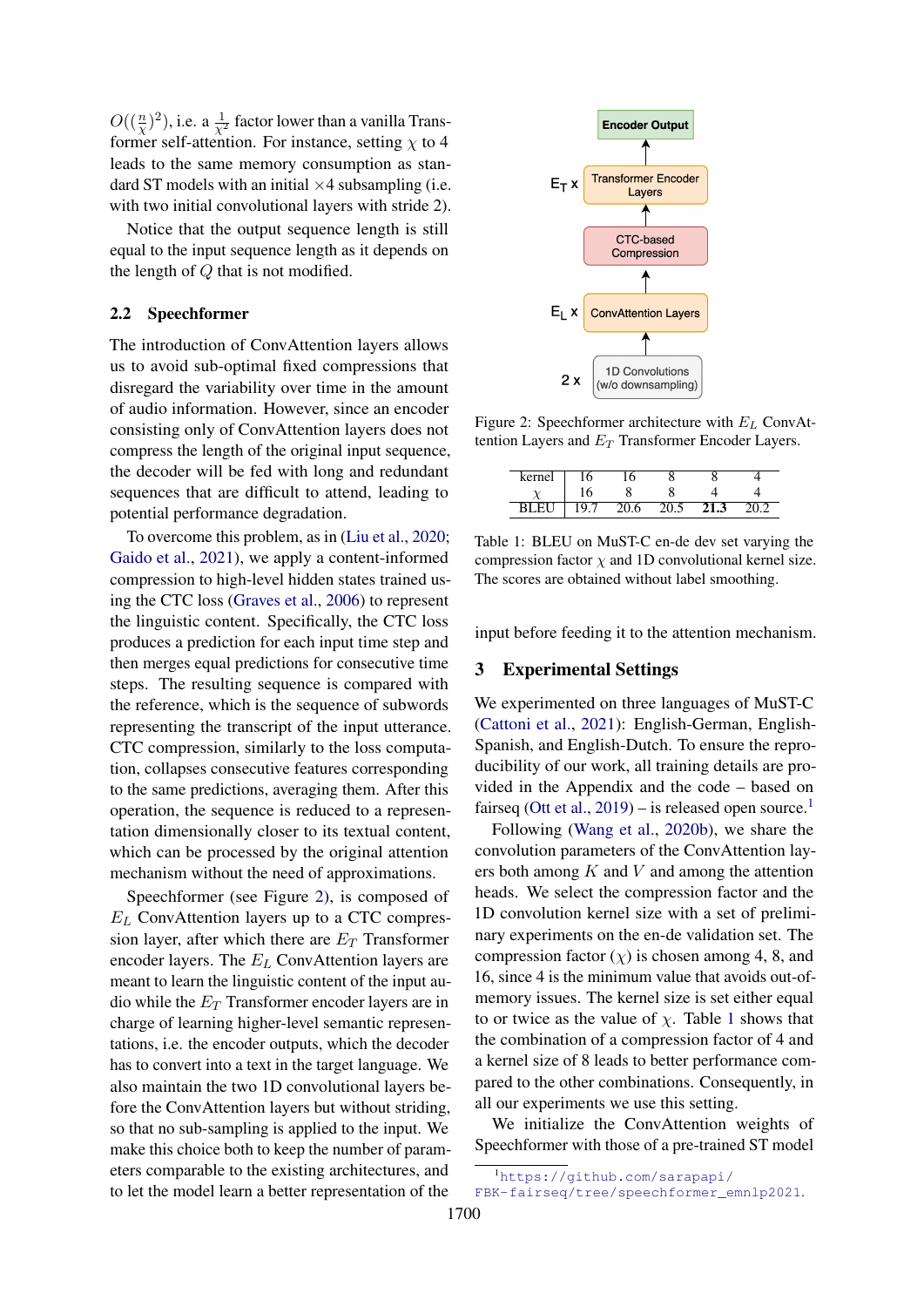<span id="page-3-0"></span>

| Model                     | en-de                    |        |                          | en-es      |         |        | en-nl           |            |         | <b>Inference</b> |                          |                 |      |
|---------------------------|--------------------------|--------|--------------------------|------------|---------|--------|-----------------|------------|---------|------------------|--------------------------|-----------------|------|
|                           | dev                      |        |                          | tst-COMMON | dev     |        |                 | tst-COMMON | dev     |                  |                          | tst-COMMON Time |      |
| (Inaguma et al., $2020$ ) |                          |        | 22.9                     |            |         |        | 28.0            |            |         |                  | 27.4                     |                 |      |
| (Wang et al., 2020a)      | $\overline{\phantom{a}}$ |        | 22.7                     |            |         |        | 27.2            |            |         |                  | 27.3                     |                 |      |
| Our baseline              | 22.5                     |        | 22.8                     |            | 31.2    |        | 27.9            |            | 24.2    |                  | 27.2                     |                 | 1.0x |
| + compression             | 22.3                     | $-0.2$ | 22.8                     | $+0.0$     | 31.1    | $-0.1$ | 27.9            | $+0.0$     | 24.2    | $+0.0$           | 27.0                     | $-0.2$          | 0.9x |
| Plain ConvAttention       | $23.1*$                  | $+0.6$ | 23.2                     | $+0.4$     | 31.5    | $+0.3$ | 27.7            | $-0.2$     | $24.8*$ |                  | $+0.6$ 26.9              | $-0.3$          | 1.8x |
| Speechformer              | $23.3^*$                 |        | $+0.8$ 23.6 <sup>*</sup> | $+0.8$     | $31.8*$ |        | $+0.6 \ 28.5^*$ | $+0.6$     | $24.9*$ |                  | $+0.7$ 27.7 <sup>*</sup> | $+0.5$          | 1.3x |

Table 2: BLEU score (average over 3 runs) on English→Dutch (en-nl), English→German (en-de), and English→Spanish (en-es) of MuST-C tst-COMMON (tst) and the dev (validation) set. The <sup>∗</sup> symbol indicates statistically significant improvements over the baseline. Statistical significance is computed with a t-test [\(Student,](#page-6-10) [1908\)](#page-6-10), whose null hypothesis is that the mean of the considered experiment is not higher than the mean of the baseline. We consider the result statistically significant if we can reject the null hypothesis with 95% confidence.

having only ConvAttention layers in the encoder, since, in the initial random state, the CTC-based compression might not properly reduce the input sequence, leading to out-of-memory issues in the following Transformer encoder layers. Notice that the pre-training does not improve performance. Indeed, [Gaido et al.](#page-5-5) [\(2021\)](#page-5-5) already showed that the encoder pre-training improves the baseline performance only without the additional CTC loss and that the results obtained by training without CTC loss and with encoder pre-training are identical to those achieved with the additional CTC loss. These findings have been confirmed in our experiments: *i)* initializing the encoder of the baseline with either an ASR or an ST encoder did not bring any improvement, and *ii)* our results are on par with those obtained with encoder pre-training and no additional CTC loss. We do not include the results with encoder pre-training of the baselines, as they do not bring any additional insight.

### 4 Results

We compare our proposed model to a strong *baseline* represented by a Transformer-based model with initial fixed sub-sampling [\(Wang et al.,](#page-6-5) [2020a\)](#page-6-5) and its *baseline+compression* variant that includes the average CTC compression strategy, as per [\(Gaido et al.,](#page-5-5) [2021\)](#page-5-5). We choose to also develop the second baseline to make the comparison with Speechformer fair since they both use the CTC compression strategy. Table [2](#page-3-0) reports the results computed with SacreBLEU<sup>[2](#page-3-1)</sup> [\(Post,](#page-6-11) [2018\)](#page-6-11). For each experiment, we report the average over 3 runs to ensure that performance differences do not depend on the fluctuations of particularly good or bad runs.

First, it can be noticed that our baseline is in line with state-of-the-art architectures trained only

<span id="page-3-1"></span> ${}^{2}$ BLEU+c.mixed+#.1+s.exp+tok.13a+v.1.5.0

on MuST-C [\(Wang et al.,](#page-6-5) [2020a;](#page-6-5) [Inaguma et al.,](#page-5-9) [2020\)](#page-5-9). Second, the addition of CTC compression to the baseline model does not bring benefits. This confirms the findings of [Gaido et al.](#page-5-5) [\(2021\)](#page-5-5), who showed that applying CTC compression using transcripts produces differences in score that are not statistically significant. Speechformer, instead, results in statistically significant improvements over the baseline in all language directions, with BLEU gains ranging from 0.5 (for en-nl) to 0.8 (for ende). As the CTC compression is not helpful for the baseline, we also evaluate a model (*Plain ConvAttention*) whose encoder is a stack of ConvAttention layers, i.e. without vanilla Transformer-encoder layers and any form of compression. The drop in performance with respect to Speechformer varies between 0.4 and 0.8 BLEU on all language pairs, supporting our hypothesis that a non-compressed encoder output is too redundant to be effectively attended by the decoder.

Low-Resource Settings. We suppose that the higher gains on en-de may be related to the size of the training data. Indeed, the en-de section of MuST-C used for training is the smallest one, containing 20% fewer data than the en-es section and 10% less than the en-nl one. Thus, we study Speechformer's performance in different data conditions by progressively reducing the amount of training data. For this analysis, we select the enes section of MuST-C as it contains the highest number of hours (478h) among the three languages, and we experiment with three subsets, respectively containing 385h (corresponding to the amount of training data for en-de), 200h, and 100h (which can be considered a limited quantity given that the number of hours is respectively less than half and one fourth of the available data). Figure [3](#page-4-0) shows that the gains obtained by Speechformer over the baseline do not vary significantly between 385h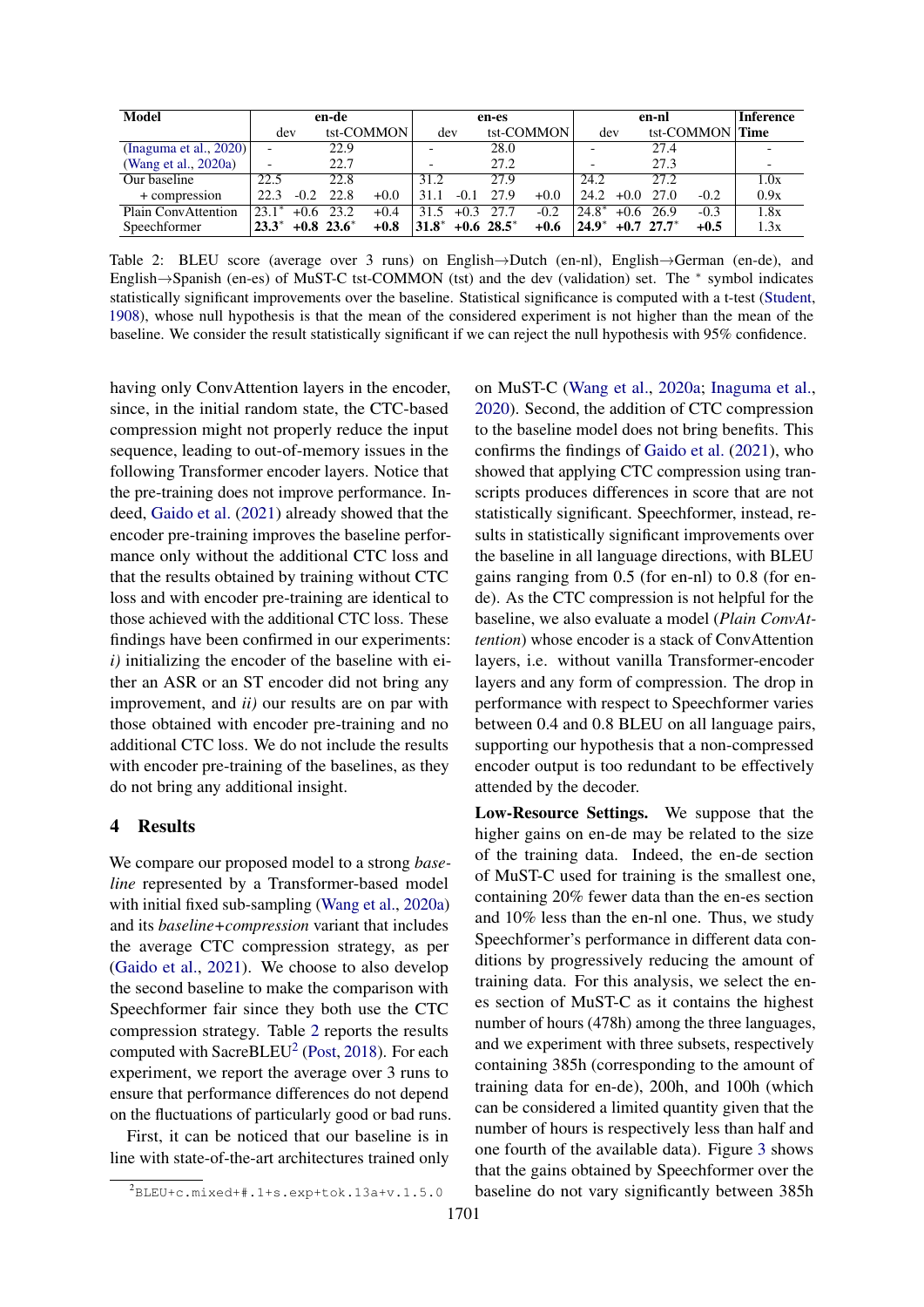and 478h (0.5 vs 0.6 BLEU). We can then conclude that the gain variation between en-de and en-es does not depend on the smaller size of the en-de training set. However, in the low resource settings (200h and 100h), the gains obtained by the Speechformer are much larger, amounting to 1.1 BLEU with 200h and 4.0 BLEU with 100h. To validate the robustness of these results, we also experimented on the en-de language pair and obtained consistent results: Speechformer outperforms the baseline by 1.5 BLEU (19.6 vs 18.1 BLEU) with 200h of training data and by 1.9 BLEU (9.7 vs 7.8 BLEU) with 100h of training data, achieving a considerable relative improvement of more than 24%. Although it brings consistent and significant gains in higher resource scenarios, these experiments show that Speechformer is particularly fruitful in low-resource settings. We leave to future work the assessment of the behavior of Speechformer in unrestricted data conditions (e.g. when using large ASR corpora to generate pseudo-labelled ST training data).

<span id="page-4-0"></span>

Figure 3: Architecture comparison varying the amount of en-es training data (478h, 385h, 200h, and 100h).

Inference Time. The ConvAttention layers process the whole input sequences, which are 4 times larger than those elaborated by the baseline attention mechanism. Thereby, a slow-down at inference time is expected, especially for the *Plain ConvAttention*, whose encoder layers are all ConvAttention layers. The last column of Table [2](#page-3-0) confirms that the *Plain ConvAttention* architecture is 1.8 times slower than the baseline, i.e. the inference time is nearly twice. Speechformer is also slower than the baseline, but the overhead amounts to only 30% instead of 80%. Moreover, it can be noticed that the size of the attention matrix  $-$  and therefore the corresponding computational cost – can be

controlled in the Speechformer with the *compression factor*  $(\chi)$  hyper-parameter. We leave to future studies the analysis of the trade-off between overall translation quality and inference time, which is usually irrelevant in offline ST, but becomes critical in simultaneous scenarios.

Manual Analysis. Lastly, we inspected the baseline and Speechformer outputs to better understand the reason behind the improvements brought by our architecture. This qualitative analysis was conducted on a sample of 200 sentences of the ende test set – the language direction showing the largest gap between the systems (+0.8, see Table [2\)](#page-3-0) – by a professional linguist with C2 German level. It emerged (see the Appendix for examples) that Speechformer tends to have better wordordering, a typical problem arising when translating from an SVO language like English to an SOV language like German. Furthermore, Speechformer outputs display a better punctuation positioning – attributable to an improved handling of pauses and prosody – and a reduction of the number of audio misunderstandings and omissions. Together with the overall BLEU gains, these findings provide us with interesting hints about the potential of Speechformer.

#### 5 Conclusion

In the wake of previous works showing the benefits of a content-informed compression over fixed downsampling of the audio features, we proposed Speechformer: the first ST Transformer-based model able to encode the whole raw audio features without any sub-optimal initial subsampling typical of current state-of-the-art models. Our solution is made possible by the introduction of a modified attention mechanism – the ConvAttention – that reduces the memory complexity to  $O((\frac{n}{\chi})^2)$ . As the plain application of ConvAttention layers leads to redundant sequences, high-level hidden states are compressed with a CTC-based strategy to obtain a compact, yet informative representation that can be processed by vanilla Transformer encoder layers. Experiments on three language pairs show that Speechformer significantly outperforms a stateof-the-art ST model by 0.5-0.8 BLEU, reaching a peak of 4 BLEU points in a low resource scenario.

## Acknowledgements

The authors would like to thank Alina Karakanta for the support and help with the manual analysis.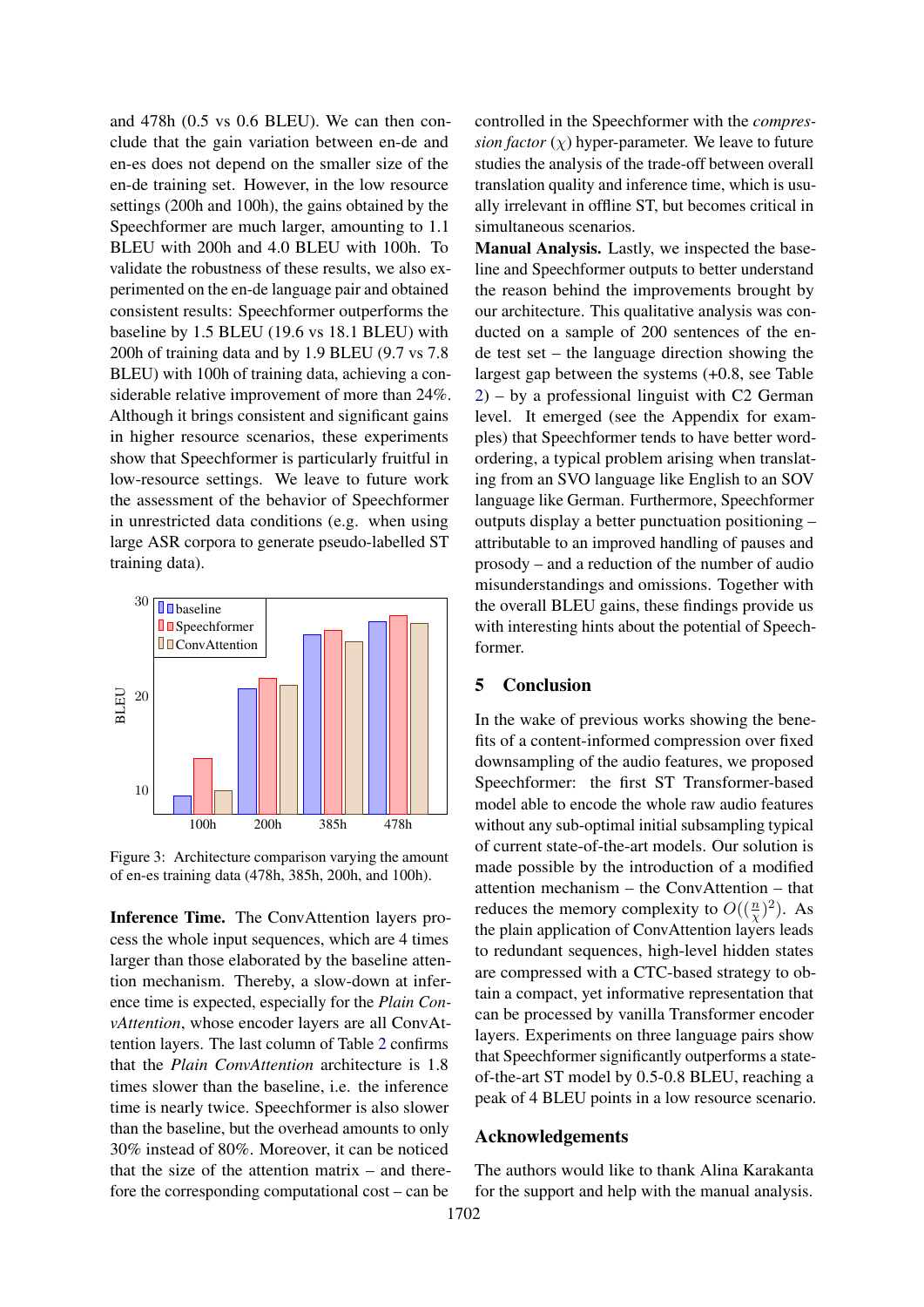#### References

- <span id="page-5-1"></span>Ebrahim Ansari, Amittai Axelrod, Nguyen Bach, Ondřej Bojar, Roldano Cattoni, Fahim Dalvi, Nadir Durrani, Marcello Federico, Christian Federmann, Jiatao Gu, Fei Huang, Kevin Knight, Xutai Ma, Ajay Nagesh, Matteo Negri, Jan Niehues, Juan Pino, Elizabeth Salesky, Xing Shi, Sebastian Stüker, Marco Turchi, Alexander Waibel, and Changhan Wang. 2020. [FINDINGS OF THE IWSLT 2020 EVALU-](https://doi.org/10.18653/v1/2020.iwslt-1.1)[ATION CAMPAIGN.](https://doi.org/10.18653/v1/2020.iwslt-1.1) In *Proceedings of the 17th International Conference on Spoken Language Translation*, pages 1–34, Online. Association for Computational Linguistics.
- <span id="page-5-11"></span>Parnia Bahar, Tobias Bieschke, and Hermann Ney. 2019. A Comparative Study on End-to-end Speech to Text Translation. In *Proceedings of International Workshop on Automatic Speech Recognition and Understanding (ASRU)*, pages 792–799, Sentosa, Singapore.
- <span id="page-5-2"></span>Alexandre Bérard, Laurent Besacier, Ali Can Kocabiyikoglu, and Olivier Pietquin. 2018. End-to-End Automatic Speech Translation of Audiobooks. In *Proceedings of ICASSP 2018 - IEEE International Conference on Acoustics, Speech and Signal Processing*, Calgary, Alberta, Canada.
- <span id="page-5-0"></span>Alexandre Bérard, Olivier Pietquin, Christophe Servan, and Laurent Besacier. 2016. Listen and Translate: A Proof of Concept for End-to-End Speech-to-Text Translation. In *NIPS Workshop on end-to-end learning for speech and audio processing*, Barcelona, Spain.
- <span id="page-5-7"></span>Roldano Cattoni, Mattia Antonino Di Gangi, Luisa Bentivogli, Matteo Negri, and Marco Turchi. 2021. [Must-c: A multilingual corpus for end-to-end](https://doi.org/https://doi.org/10.1016/j.csl.2020.101155) [speech translation.](https://doi.org/https://doi.org/10.1016/j.csl.2020.101155) *Computer Speech & Language*, 66:101155.
- <span id="page-5-3"></span>Mattia A. Di Gangi, Matteo Negri, Roldano Cattoni, Roberto Dessi, and Marco Turchi. 2019. Enhancing Transformer for End-to-end Speech-to-Text Translation. In *Proceedings of Machine Translation Summit XVII Volume 1: Research Track*, pages 21–31, Dublin, Ireland. European Association for Machine Translation.
- <span id="page-5-5"></span>Marco Gaido, Mauro Cettolo, Matteo Negri, and Marco Turchi. 2021. [CTC-based Compression for](https://www.aclweb.org/anthology/2021.eacl-main.57) [Direct Speech Translation.](https://www.aclweb.org/anthology/2021.eacl-main.57) In *Proceedings of the 16th Conference of the European Chapter of the Association for Computational Linguistics: Main Volume*, pages 690–696, Online. Association for Computational Linguistics.
- <span id="page-5-6"></span>Alex Graves, Santiago Fernández, Faustino J. Gomez, and Jürgen Schmidhuber. 2006. Connectionist Temporal Classification: Labelling Unsegmented Sequence Data with Recurrent Neural Networks. In *Proceedings of the 23rd international conference on Machine learning (ICML)*, pages 369–376, Pittsburgh, Pennsylvania.
- <span id="page-5-9"></span>Hirofumi Inaguma, Shun Kiyono, Kevin Duh, Shigeki Karita, Nelson Yalta, Tomoki Hayashi, and Shinji Watanabe. 2020. [ESPnet-ST: All-in-One Speech](https://doi.org/10.18653/v1/2020.acl-demos.34) [Translation Toolkit.](https://doi.org/10.18653/v1/2020.acl-demos.34) In *Proceedings of the 58th Annual Meeting of the Association for Computational Linguistics: System Demonstrations*, pages 302– 311, Online. Association for Computational Linguistics.
- <span id="page-5-10"></span>Suyoun Kim, Takaaki Hori, and Shinji Watanabe. 2017. Joint CTC-attention based end-to-end speech recognition using multi-task learning. In *Proceedings of the 2017 IEEE International Conference on Acoustics, Speech and Signal Processing (ICASSP)*, pages 4835–4839, New Orleans, Louisiana.
- <span id="page-5-12"></span>Diederik P. Kingma and Jimmy Ba. 2015. [Adam: A](http://arxiv.org/abs/1412.6980) [method for stochastic optimization.](http://arxiv.org/abs/1412.6980) In *3rd International Conference on Learning Representations, ICLR 2015, San Diego, CA, USA, May 7-9, 2015, Conference Track Proceedings*.
- <span id="page-5-16"></span>Philipp Koehn. 2004. [Statistical Significance Tests](https://www.aclweb.org/anthology/W04-3250) [for Machine Translation Evaluation.](https://www.aclweb.org/anthology/W04-3250) In *Proceedings of the 2004 Conference on Empirical Methods in Natural Language Processing*, pages 388– 395, Barcelona, Spain. Association for Computational Linguistics.
- <span id="page-5-15"></span>Taku Kudo. 2018. [Subword Regularization: Improv](https://doi.org/10.18653/v1/P18-1007)[ing Neural Network Translation Models with Mul](https://doi.org/10.18653/v1/P18-1007)[tiple Subword Candidates.](https://doi.org/10.18653/v1/P18-1007) In *Proceedings of the 56th Annual Meeting of the Association for Computational Linguistics (Volume 1: Long Papers)*, pages 66–75, Melbourne, Australia. Association for Computational Linguistics.
- <span id="page-5-14"></span>Taku Kudo and John Richardson. 2018. [SentencePiece:](https://doi.org/10.18653/v1/D18-2012) [A simple and language independent subword tok](https://doi.org/10.18653/v1/D18-2012)[enizer and detokenizer for Neural Text Processing.](https://doi.org/10.18653/v1/D18-2012) In *Proceedings of the 2018 Conference on Empirical Methods in Natural Language Processing: System Demonstrations*, pages 66–71, Brussels, Belgium. Association for Computational Linguistics.
- <span id="page-5-4"></span>Yuchen Liu, Junnan Zhu, Jiajun Zhang, and Chengqing Zong. 2020. [Bridging the Modality Gap for Speech](http://arxiv.org/abs/2010.14920)[to-Text Translation.](http://arxiv.org/abs/2010.14920)
- <span id="page-5-8"></span>Myle Ott, Sergey Edunov, Alexei Baevski, Angela Fan, Sam Gross, Nathan Ng, David Grangier, and Michael Auli. 2019. [fairseq: A Fast, Extensible](https://doi.org/10.18653/v1/N19-4009) [Toolkit for Sequence Modeling.](https://doi.org/10.18653/v1/N19-4009) In *Proceedings of the 2019 Conference of the North American Chapter of the Association for Computational Linguistics (Demonstrations)*, pages 48–53, Minneapolis, Minnesota. Association for Computational Linguistics.
- <span id="page-5-13"></span>Daniel S. Park, William Chan, Yu Zhang, Chung-Cheng Chiu, Barret Zoph, Ekin D. Cubuk, and Quoc V. Le. 2019. [SpecAugment: A Simple Data](https://doi.org/10.21437/Interspeech.2019-2680) [Augmentation Method for Automatic Speech Recog](https://doi.org/10.21437/Interspeech.2019-2680)[nition.](https://doi.org/10.21437/Interspeech.2019-2680) In *Proceedings of Interspeech 2019*, pages 2613–2617, Graz, Austria.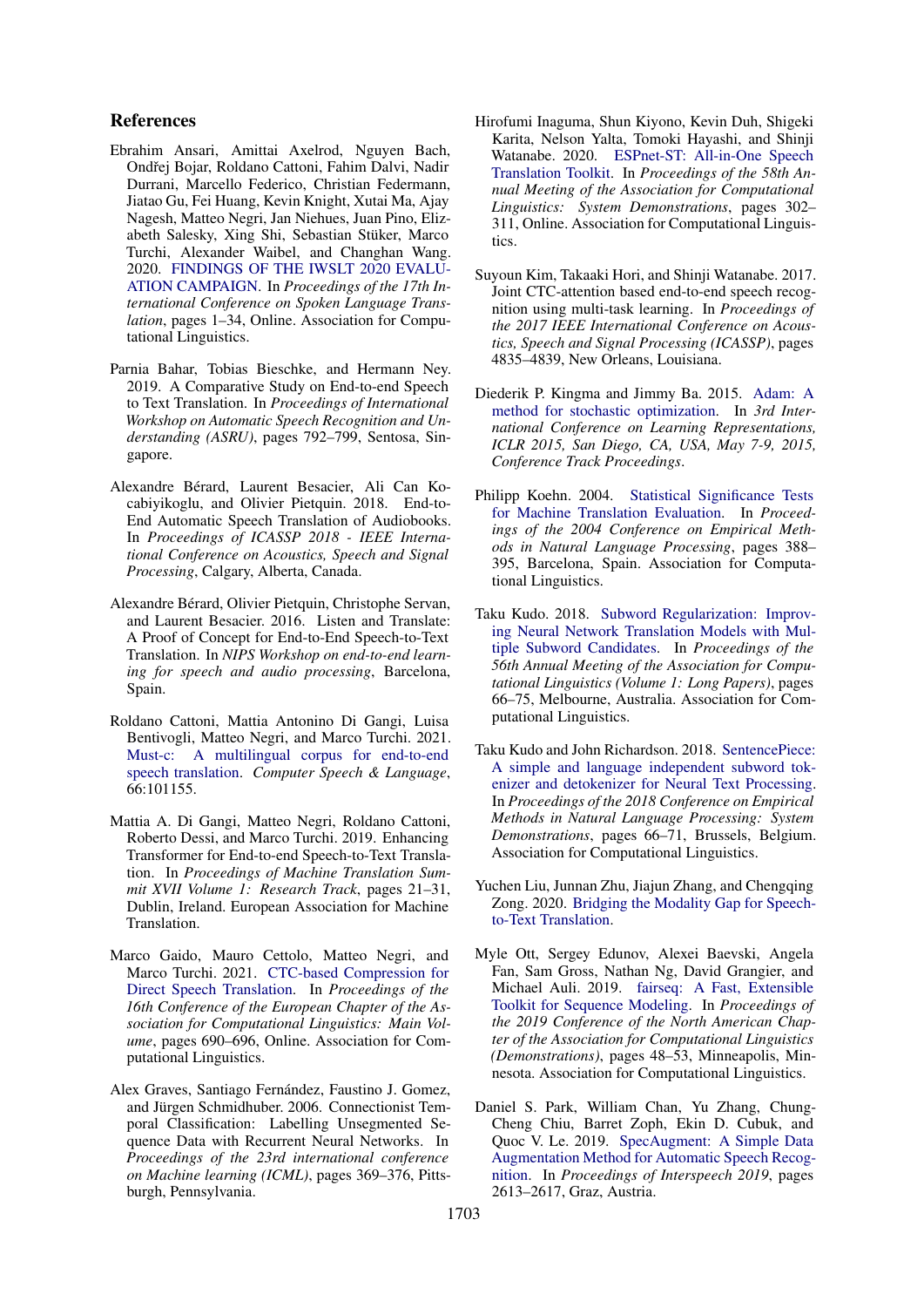- <span id="page-6-11"></span>Matt Post. 2018. [A Call for Clarity in Reporting BLEU](https://www.aclweb.org/anthology/W18-6319) [Scores.](https://www.aclweb.org/anthology/W18-6319) In *Proceedings of the Third Conference on Machine Translation: Research Papers*, pages 186– 191, Belgium, Brussels. Association for Computational Linguistics.
- <span id="page-6-6"></span>Haşim Sak, Andrew Senior, Kanishka Rao, and Françoise Beaufays. 2015. Fast and Accurate Recurrent Neural Network Acoustic Models for Speech Recognition. In *Proceedings of Interspeech 2015*, Dresden, Germany.
- <span id="page-6-7"></span>Elizabeth Salesky, Matthias Sperber, and Alan W. Black. 2019. [Exploring Phoneme-Level Speech](https://doi.org/10.18653/v1/P19-1179) [Representations for End-to-End Speech Translation.](https://doi.org/10.18653/v1/P19-1179) In *Proceedings of the 57th Annual Meeting of the Association for Computational Linguistics*, pages 1835–1841, Florence, Italy. Association for Computational Linguistics.
- <span id="page-6-3"></span>Matthias Sperber and Matthias Paulik. 2020. [Speech](https://doi.org/10.18653/v1/2020.acl-main.661) [translation and the end-to-end promise: Taking stock](https://doi.org/10.18653/v1/2020.acl-main.661) [of where we are.](https://doi.org/10.18653/v1/2020.acl-main.661) In *Proceedings of the 58th Annual Meeting of the Association for Computational Linguistics*, pages 7409–7421, Online. Association for Computational Linguistics.
- <span id="page-6-0"></span>Frederick W. M. Stentiford and Martin G. Steer. 1988. Machine Translation of Speech. *British Telecom Technology Journal*, 6(2):116–122.
- <span id="page-6-10"></span>Student. 1908. [The probable error of a mean.](http://www.jstor.org/stable/2331554) *Biometrika*, 6(1):1–25.
- <span id="page-6-12"></span>Christian Szegedy, Vincent Vanhoucke, Sergey Ioffe, Jon Shlens, and Zbigniew Wojna. 2016. Rethinking the Inception Architecture for Computer Vision. In *Proceedings of 2016 IEEE Conference on Computer Vision and Pattern Recognition (CVPR)*, pages 2818–2826, Las Vegas, Nevada, United States.
- <span id="page-6-4"></span>Ashish Vaswani, Noam Shazeer, Niki Parmar, Jakob Uszkoreit, Llion Jones, Aidan N. Gomez, Lukasz Kaiser, and Illia Polosukhin. 2017. Attention is All You Need. In *Proceedings of Advances in Neural Information Processing Systems 30 (NIPS)*, pages 5998–6008, Long Beach, California.
- <span id="page-6-1"></span>Alex Waibel, Ajay N. Jain, Arthur E. McNair, Hiroaki Saito, Alexander G. Hauptmann, and Joe Tebelskis. 1991. JANUS: A Speech-to-Speech Translation System Using Connectionist and Symbolic Processing Strategies. In *Proceedings of the International Conference on Acoustics, Speech and Signal Processing, ICASSP 1991*, pages 793–796, Toronto, Canada.
- <span id="page-6-5"></span>Changhan Wang, Yun Tang, Xutai Ma, Anne Wu, Dmytro Okhonko, and Juan Pino. 2020a. [Fairseq](https://www.aclweb.org/anthology/2020.aacl-demo.6) [S2T: Fast Speech-to-Text Modeling with Fairseq.](https://www.aclweb.org/anthology/2020.aacl-demo.6) In *Proceedings of the 1st Conference of the Asia-Pacific Chapter of the Association for Computational Linguistics and the 10th International Joint Conference on Natural Language Processing: System Demonstrations*, pages 33–39, Suzhou, China. Association for Computational Linguistics.
- <span id="page-6-9"></span>Sinong Wang, Belinda Z. Li, Madian Khabsa, Han Fang, and Hao Ma. 2020b. [Linformer: Self-](http://arxiv.org/abs/2006.04768)[Attention with Linear Complexity.](http://arxiv.org/abs/2006.04768)
- <span id="page-6-2"></span>Ron J. Weiss, Jan Chorowski, Navdeep Jaitly, Yonghui Wu, and Zhifeng Chen. 2017. Sequence-to-Sequence Models Can Directly Translate Foreign Speech. In *Proceedings of Interspeech 2017*, pages 2625–2629, Stockholm, Sweden.
- <span id="page-6-8"></span>Biao Zhang, Ivan Titov, Barry Haddow, and Rico Sennrich. 2020. [Adaptive Feature Selection for End-to-](https://doi.org/10.18653/v1/2020.findings-emnlp.230)[End Speech Translation.](https://doi.org/10.18653/v1/2020.findings-emnlp.230) In *Findings of the Association for Computational Linguistics: EMNLP 2020*, pages 2533–2544, Online. Association for Computational Linguistics.
- <span id="page-6-13"></span>Chang-Bin Zhang, Peng-Tao Jiang, Qibin Hou, Yunchao Wei, Qi Han, Zhen Li, and Ming-Ming Cheng. 2021. [Delving Deep Into Label Smoothing.](https://doi.org/10.1109/TIP.2021.3089942) *IEEE Transactions on Image Processing*, 30:5984–5996.

### A Training Details

All our models are composed by 12 encoder layers and 6 decoder layers with 8 attention heads and are trained using label smoothed cross entropy [\(Szegedy et al.,](#page-6-12) [2016\)](#page-6-12) with the auxiliary CTC loss [\(Kim et al.,](#page-5-10) [2017;](#page-5-10) [Bahar et al.,](#page-5-11) [2019\)](#page-5-11) and Adam optimizer [\(Kingma and Ba,](#page-5-12) [2015\)](#page-5-12). The number of parameters is ∼77M for the baseline and ∼79M for the Speechformer. The CTC is computed at the 8th encoder layer and its role is to predict the source transcription (lowercased and without punctuation), as in [\(Liu et al.,](#page-5-4) [2020\)](#page-5-4). The learning rate is set to 1e-3 with an inverse square-root scheduler and 10,000 warm-up updates. Mini-batches contain up to 5,000 tokens and we update gradients every 16 mini-batches. We apply SpecAugment [\(Park et al.,](#page-5-13) [2019\)](#page-5-13) and utterance-level cepstral mean and variance normalization. We filter out samples with duration exceeding 30s. The text is segmented in sub-word units with transcript and target Sentencepiece [\(Kudo and Richardson,](#page-5-14) [2018\)](#page-5-14) unigram language models [\(Kudo,](#page-5-15) [2018\)](#page-5-15) with size 5,000 and 8,000 respectively. We average 7 checkpoints around the best on the validation loss. Trainings were performed with 4 GPUs NVIDIA Tesla K-80 with 12GB of RAM and lasted about 3 days.

### B Output examples

Table [3](#page-7-0) provides examples of the German translations generated by the baseline and by Speechformer for four utterances of the MuST-C test set, chosen among 200 sentences manually inspected by a C2 German speaker. These sentences have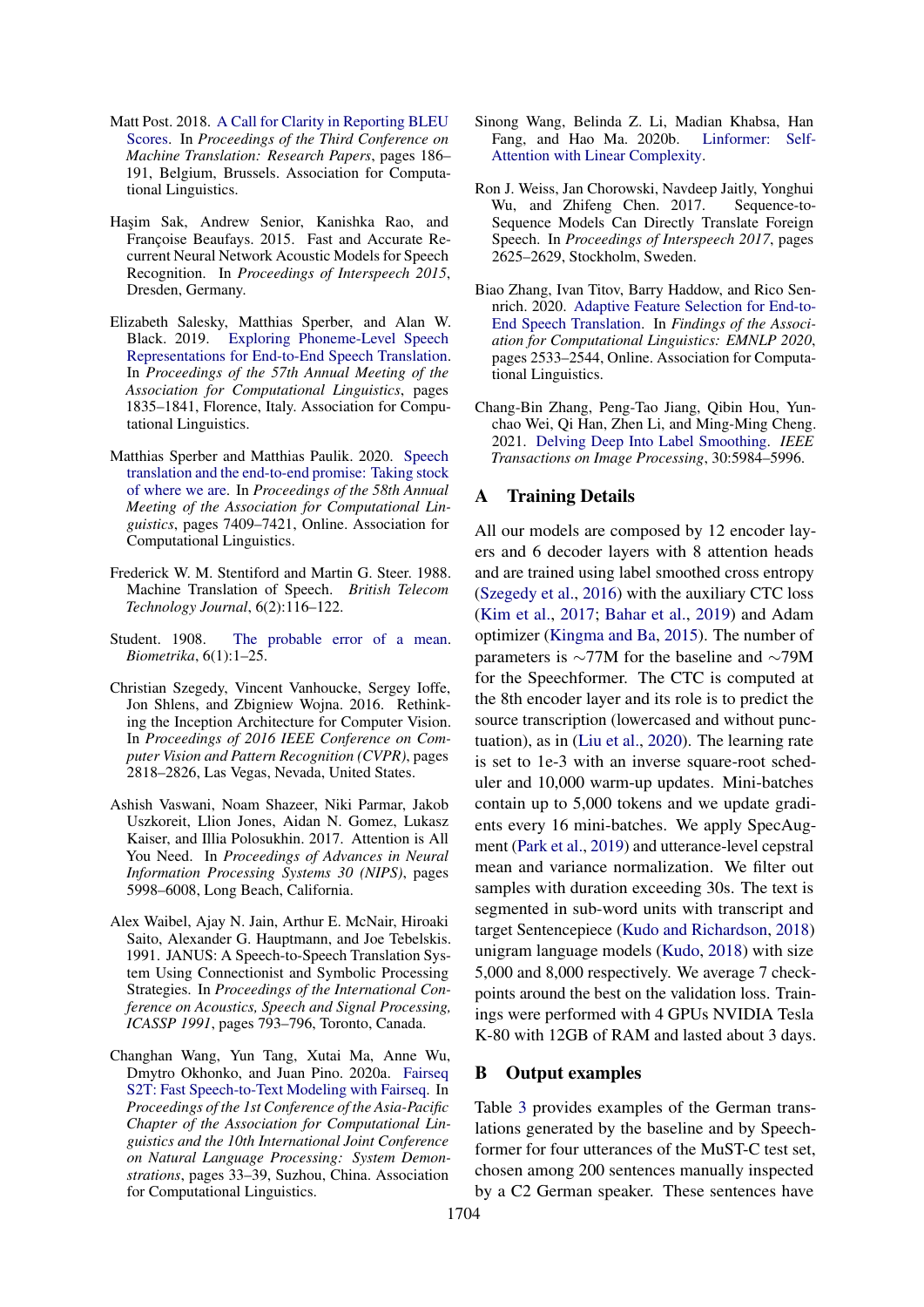<span id="page-7-0"></span>

|                     | (a) Word ordering                                                                                             |  |  |  |  |  |  |  |  |
|---------------------|---------------------------------------------------------------------------------------------------------------|--|--|--|--|--|--|--|--|
| <b>Audio</b>        | It was a way that parents could figure out which were the right public schools for their kids.                |  |  |  |  |  |  |  |  |
| <b>Reference</b>    | Es ging um eine Methode, mit der Eltern herausfinden können, welche die richtigen öffentlichen Schulen        |  |  |  |  |  |  |  |  |
|                     | für ihre <b>Kinder</b> sind.                                                                                  |  |  |  |  |  |  |  |  |
| <b>Baseline</b>     | Es war eine Möglichkeit, dass Eltern herausfinden konnten, welche für ihre Kinder die richtige öf-            |  |  |  |  |  |  |  |  |
|                     | fentliche Schule war.                                                                                         |  |  |  |  |  |  |  |  |
|                     | It was an opportunity for the parents to find out which were for their children the right public schools.     |  |  |  |  |  |  |  |  |
| Speechformer        | Es war eine Methode, mit der Eltern herausfinden konnten, welche die richtigen öffentlichen Schulen           |  |  |  |  |  |  |  |  |
|                     | für ihre <b>Kinder</b> waren.                                                                                 |  |  |  |  |  |  |  |  |
|                     | It was a method with which the parents could find out which were the right public <b>schools</b> for their    |  |  |  |  |  |  |  |  |
|                     | children.                                                                                                     |  |  |  |  |  |  |  |  |
|                     | (b) Punctuation handling                                                                                      |  |  |  |  |  |  |  |  |
| <b>Audio</b>        | So, sir, can you help me? I need help.                                                                        |  |  |  |  |  |  |  |  |
| <b>Reference</b>    | Also, mein Herr, können Sie mir helfen? Ich brauche Hilfe.                                                    |  |  |  |  |  |  |  |  |
| <b>Baseline</b>     | Es ist also möglich, mir zu helfen.                                                                           |  |  |  |  |  |  |  |  |
|                     | So it is possible to help me.                                                                                 |  |  |  |  |  |  |  |  |
| <b>Speechformer</b> | Also, können Sie mir helfen? Ich habe keine Hilfe.                                                            |  |  |  |  |  |  |  |  |
|                     | So can you help me? I have no help.                                                                           |  |  |  |  |  |  |  |  |
|                     | (c) Audio misunderstanding                                                                                    |  |  |  |  |  |  |  |  |
| <b>Audio</b>        | You see Aluminum was the most valuable metal on the Planet, worth more than Gold and <b>Platinum</b> .        |  |  |  |  |  |  |  |  |
| <b>Reference</b>    | Aluminium war zu dieser Zeit das wertvollste Metall auf dem Planeten, wertvoller als Gold und <b>Platin</b> . |  |  |  |  |  |  |  |  |
| <b>Baseline</b>     | Aluminium war die wertvollste Metallart auf dem Planeten, mehr als Gold und <b>Pflanzen</b> .                 |  |  |  |  |  |  |  |  |
|                     | Aluminum was the most valuable type of metal on the planet, more than gold and <b>plants</b> .                |  |  |  |  |  |  |  |  |
| <b>Speechformer</b> | Aluminium war das wertvollste Metall auf dem Planeten, mehr als Gold und <b>Platin</b> .                      |  |  |  |  |  |  |  |  |
|                     | Aluminum was the most valuable metal on the planet, more than gold and <b>platinum</b> .                      |  |  |  |  |  |  |  |  |
|                     | (d) Omission                                                                                                  |  |  |  |  |  |  |  |  |
| <b>Audio</b>        | But the amazing thing about cities is they're worth so much more than it costs to build them.                 |  |  |  |  |  |  |  |  |
| <b>Reference</b>    | Aber das Erstaunliche an Städten ist, dass sie so viel mehr wert sind, als es kostet sie zu bauen.            |  |  |  |  |  |  |  |  |
| <b>Baseline</b>     | Aber das Faszinierende an Städten ist, dass es viel mehr wert ist, als es zu bauen.                           |  |  |  |  |  |  |  |  |
|                     | But the fascinating thing about cities is that it's worth a lot more than building it.                        |  |  |  |  |  |  |  |  |
| <b>Speechformer</b> | Aber das Erstaunliche an Städten ist, dass sie viel mehr wert sind als sie es kostet, sie zu bauen.           |  |  |  |  |  |  |  |  |
|                     | But the amazing thing about cities is that they are worth a lot more than it costs to build them.             |  |  |  |  |  |  |  |  |

Table 3: Examples of translation problems  $-(a)$ ,  $(b)$ ,  $(c)$  – and omissions  $-(d)$  – that Speechformer does not suffer from while baseline does.

been selected to highlight the specific aspects that are better handled by Speechformer.

Example *(a)* exhibits a wrong word ordering present in the baseline output, i.e. it anticipates "für ihre Kinder" (*for their kids*) with respect to "die richtigen öffentlichen Schulen" (*the right public schools*). Our proposed architecture, instead, translates the sentence in the correct order, making the translation easier to be read and understood.

Example *(b)* displays that Speechformer shows better punctuation handling, which – we hypothesize – is the result of an improved representation of prosody and pauses. In this example, for instance, our architecture is capable of detecting a question (i.e. *So can you help me?*) and translating it, while the baseline does not translate the input in question form and omits the last part of the audio content. Listening to the audio, we noticed a long pause after the question. We suppose that this pause led the baseline to conclude the sentence, while Speechformer managed to translate the remaining part of the utterance by going beyond that pause.

Our architecture shows an improved encoding of audio features that is reflected in its superior understanding of audio content. This emerges, indeed, from example *(c)*, where the word *Platinum* is correctly recognized and translated by our system, while the baseline misunderstands and translates it in another word, "Pflanzen" (*plants*), with a completely different meaning. The better audio understanding of Speechformer is present in example *(d)* as well. On the contrary, the baseline omits part of the original sentence (i.e. *it costs*), with a huge impact on the meaning of the resulting sentence, while Speechformer does not lose audio details and produces a complete translation. In this example, we can also notice that our system better solves pronominal resolution as it chooses *sie*, which follows the grammatical gender and number of *Staedten* (i.e. plural feminine), while the baseline uses *es*, which wrongly agrees with *das Faszinierende* (i.e. singular neuter).

## C Effect of Label Smoothing

Label smoothing [\(Szegedy et al.,](#page-6-12) [2016\)](#page-6-12) is a widely adopted regularization factor [\(Zhang et al.,](#page-6-13) [2021\)](#page-6-13). As such, a more complex architecture that pro-